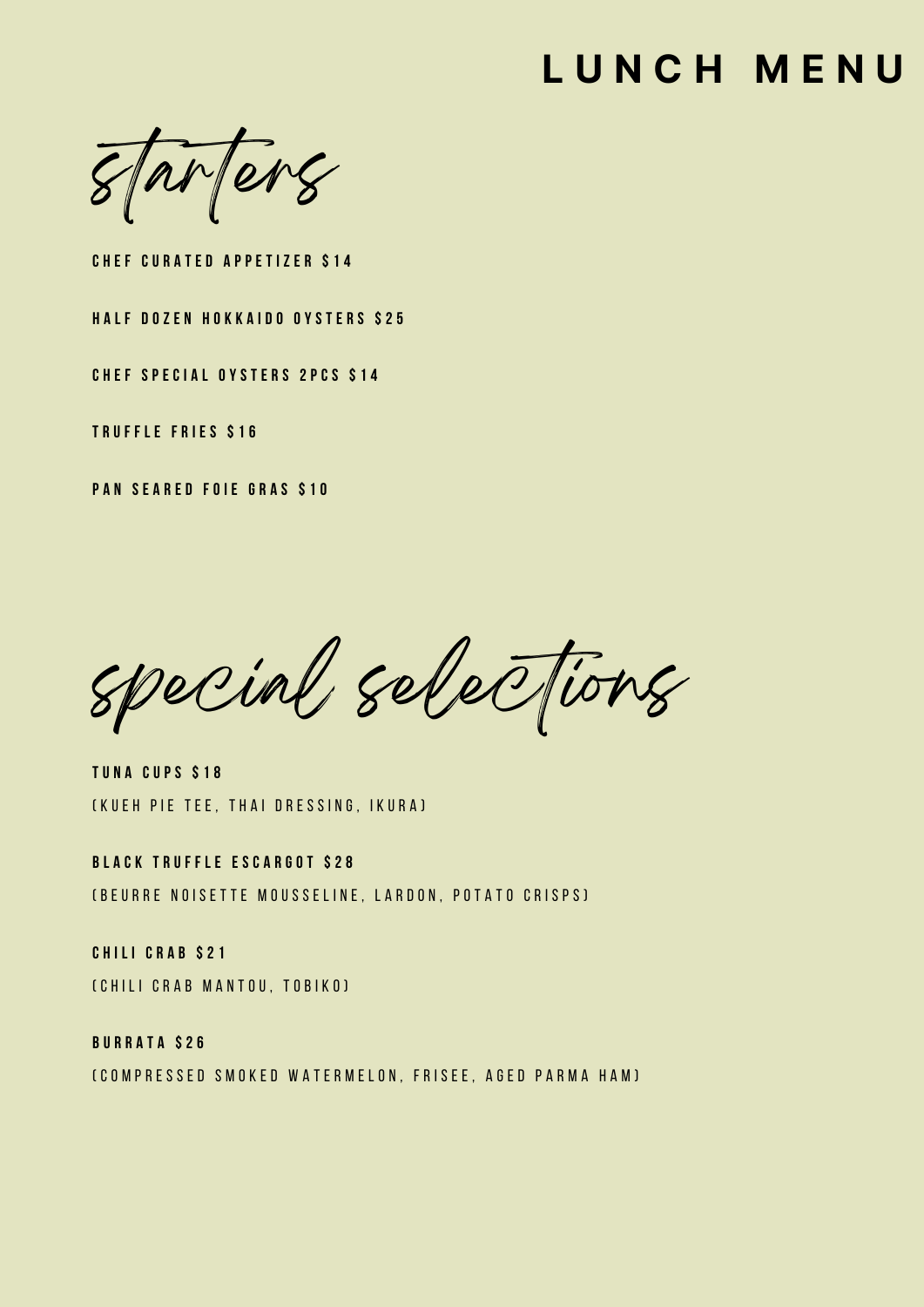### **L U N C H M E N U**

main course

**A G E D W A G Y U S T R IP L O IN \$ 8 8** (300G, CHIMICHURRI, RED WINE SAUCE)

**M U S H R O O M L I N G U IN E \$ 2 0** ( S E A W E E D P O W D E R , M I S O , P O R C I N I A N D M A I T A K E )

**S C A L L O P L I N G U IN E \$ 2 2** (HOKKAIDO SCALLOPS.CHIVES. PARMESAN CHEESE)

**S A K U R A E B IL I N G U IN E \$ 2 2** ( SH I O K O M B U , LOBSTER OIL )

PINK ARGENTINIAN PRAWN LINGUINE \$30 (CHORIZO SAUCE, PARMESAN CHEESE)

desser

**C H O C O L A T E C R I S P C A K E \$ 1 4** (CHOCOLATE MOUSSE, HAZELNUT, BLACK SESAME ICE CREAM)

**L Y C H E E D O M E C A K E \$ 1 4** (RASPBERRY COULIS, LYCHEE MOUSSE, YOGURT GELATO)

**D E C O N S T R U C T E D P A V L O V A \$ 1 6** (FRESH CREAM, MERINGUE, FRESH STRAWBERRIES)

**B U R N T B A S Q U E C H E E S E C A K E \$ 1 3** ( B R O W N B U T T E R S A U C E )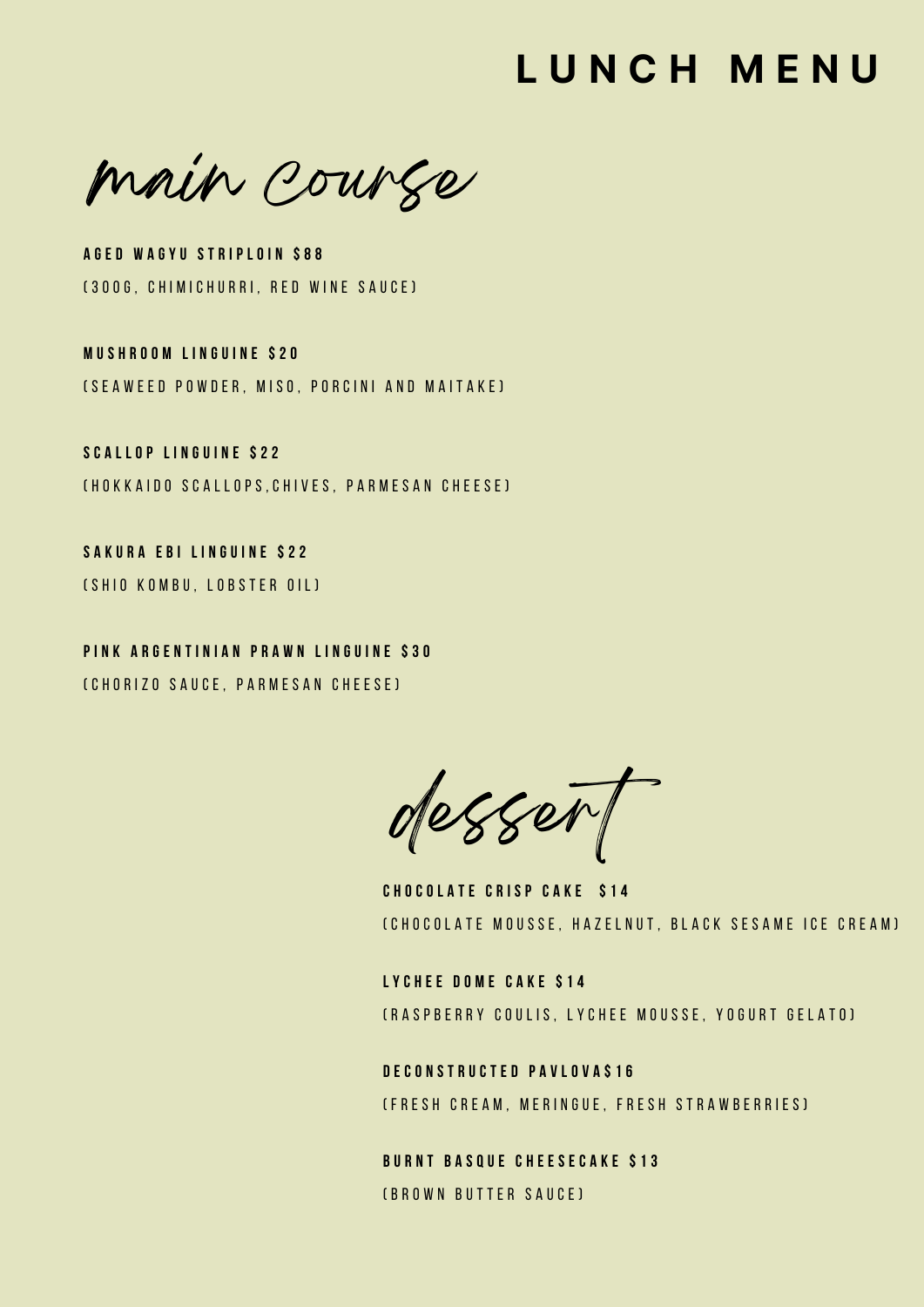### **S E T L U N C H M E N U**

 $2$  course set

**S T A R T E R**

**C H E F C U R A T E D A P P E T I Z E R**

**M A IN C O U R S E C H O I C E S :**

**M U S H R O O M L I N G U IN E**

( SE A W E E D P O W D E R , M I S O , P O R C I N I A N D M A I T A K E )

**S C A L L O P L I N G U IN E** (HOKKAIDO SCALLOPS, CHIVES, PARMESAN CHEESE)

**S A K U R A E B IL I N G U IN E** ( SH I O K O M B U , LOBS TER OIL )

PINK ARGENTINIAN PRAWN LINGUINE SUPPLEMENT \$6 ( C H O R I Z O S A U C E ,P A R M E S A N C H E E S E )

> 28 ++ PER PAX excluding service charge